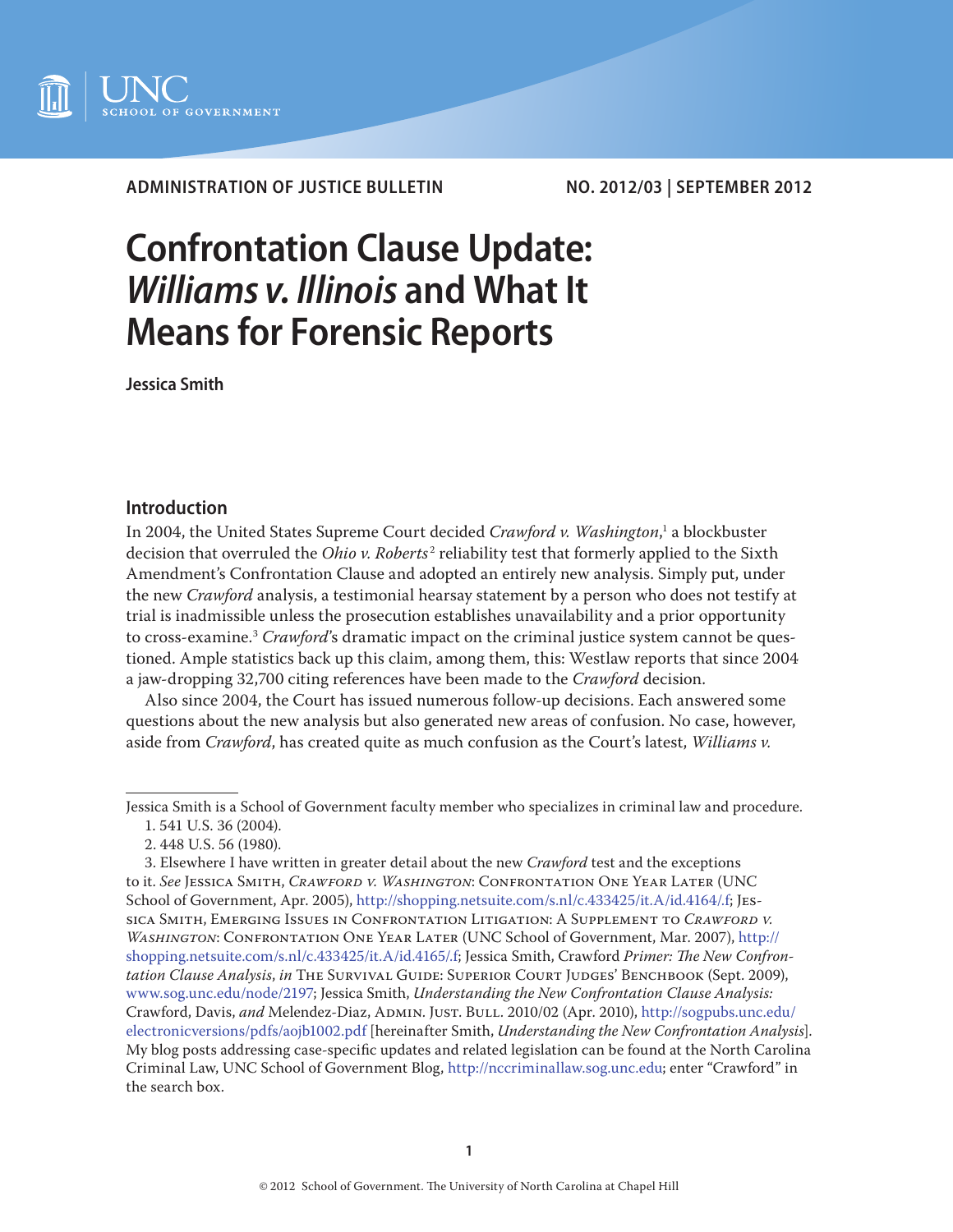*Illinois*. 4 Like *Melendez-Diaz v. Massachusetts* <sup>5</sup> and *Bullcoming v. New Mexico* <sup>6</sup> before it, *Williams* dealt with the status of forensic reports under the Confrontation Clause. *Williams* held that the defendant's Confrontation Clause rights were not violated when the State's DNA expert testified to an opinion based on a report done by a non-testifying analyst. The case is important because neither *Melendez-Diaz* nor *Bullcoming* addressed the issue of whether a forensic expert could testify at trial to an independent opinion based on reports prepared by other analysts who did not themselves testify.7 But because *Williams* is a fractured decision in which no one line of reasoning garnered a five-vote majority, it has resulted in confusion and uncertainty. This bulletin discusses *Williams* and addresses its implications on criminal cases in North Carolina.

# **Overview of** *Williams*

# **The Facts**

In *Williams,* the defendant Sandy Williams was charged with, among things, sexual assault of victim L.J. After the incident in question, L.J. was taken to the emergency room, where a doctor performed a vaginal exam and took vaginal swabs. The swabs and other evidence were sent to the Illinois State Police (ISP) Crime Lab for testing and analysis. An ISP forensic scientist, Brian Hapack, confirmed the presence of semen in the swabs. About six months later, the defendant was arrested on unrelated charges and a blood sample was drawn from him pursuant to a court order. State forensic analyst Karen Abbinanti extracted a DNA profile from the sample and entered it into the ISP Crime Lab database. Meanwhile, L.J.'s swabs from the earlier incident were sent to Cellmark Diagnostic Laboratory for DNA analysis. Cellmark returned the swabs to the ISP Crime Lab, having derived a DNA profile for the person whose semen was recovered from L.J. Sandra Lambatos, a forensic specialist at the ISP lab, conducted a computer search to see if the Cellmark profile matched any of the entries in the state DNA database. The computer showed a match to the profile produced by Abbinanti from the defendant's blood sample. The police then conducted a lineup, and L.J. identified the defendant as her assailant. The defendant was charged and in lieu of a jury trial chose to be tried before a state judge, as apparently was permissible in that jurisdiction.

#### **The Trial**

At the defendant's bench trial, the State offered three expert forensic witnesses. First, Hapack testified that through an acid phosphatase test he confirmed the presence of semen on the vaginal swabs taken from L.J. He then resealed the evidence and left it in a secure ISP lab freezer. Second, Abbinanti testified that she used Polymerase Chain Reaction (PCR) and Short Tandem Repeat (STR) techniques to develop a DNA profile from the blood sample that was drawn from the defendant after his arrest, which she then entered into the state forensic database.

<sup>4. 567</sup> U.S. \_\_\_, 132 S. Ct. 610 (2012).

<sup>5. 557</sup> U.S. 305 (2009).

<sup>6. 564</sup> U.S. \_\_\_, 131 S. Ct. 2705 (2011).

<sup>7.</sup> *Bullcoming*, 564 U.S. \_\_\_, 131 S. Ct. 2705 (Sotomayor, J., concurring) (noting: "this is not a case in which an expert witness was asked for his independent opinion about underlying testimonial reports that were not themselves admitted into evidence").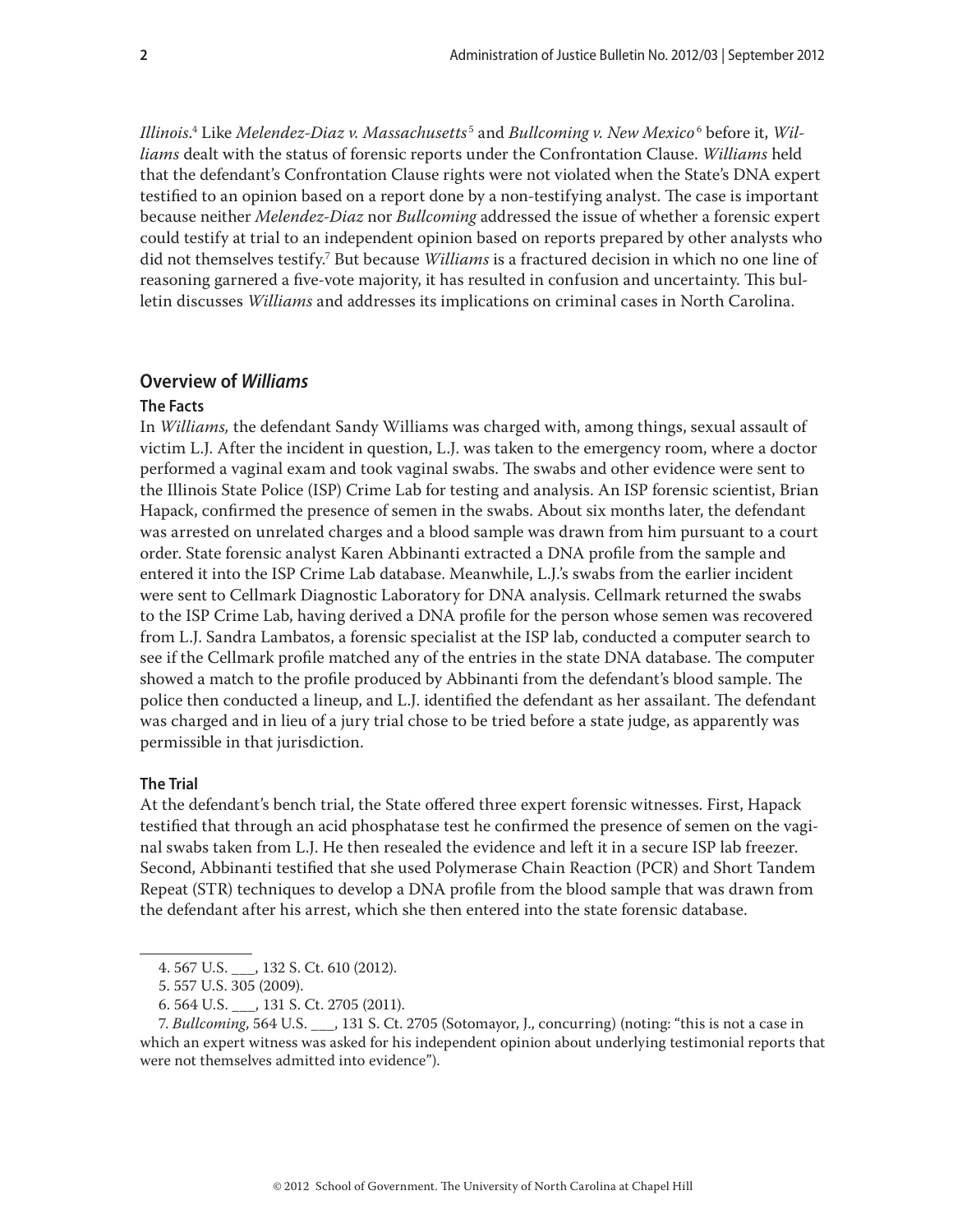Third, Lambatos testified as an expert for the State. On direct examination Lambatos explained how PCR and STR techniques are used to generate DNA profiles from forensic samples, such as blood and semen, and how DNA profiles could be matched to an individual based on the person's unique genetic code. Lambatos stated that when comparing DNA profiles it is a "commonly accepted" practice within the scientific community for one DNA expert to rely on another DNA expert's records. Lambatos testified that Cellmark was an accredited lab and that the ISP lab routinely sent evidence samples to Cellmark for DNA testing by Federal Express to expedite the process and reduce lab backlog. To keep track of evidence samples and preserve the chain of custody, analysts relied on sealed shipping containers and labeled shipping manifests. Lambatos added that experts in her field regularly rely on such protocols. When Lambatos was shown shipping manifests that were admitted into evidence as business records, she explained that they showed that the ISP lab had sent L.J.'s vaginal swabs to Cellmark and that Cellmark returned them, along with a determined male DNA profile. The prosecutor then asked Lambatos, "Did you compare the semen that had been identified by Brian Hapack from the vaginal swabs of [L.J.] to the male DNA profile that had been identified by Karen [Abbinanti] from the blood of [the defendant]?" Lambatos answered "Yes." She testified that, based on her own comparison of the two profiles, she "concluded that [the defendant] cannot be excluded as a possible source of the semen identified in the vaginal swabs" and that the probability of the profile appearing in the general population was "1 in 8.7 quadrillion black, 1 in 390 quadrillion white, or 1 in 109 quadrillion Hispanic unrelated individuals." Asked whether she would "call this a match to [the defendant]," Lambatos answered affirmatively. The Cellmark report itself was neither admitted into evidence nor shown to the trial judge. Lambatos did not quote or read from the report, nor did she identify it as the source of any of the opinions she expressed.

On cross-examination, Lambatos confirmed that she did not conduct or observe the testing on the vaginal swabs and that her testimony relied on the DNA profile produced by Cellmark. She stated that she trusted Cellmark to do reliable work because it was an accredited lab but admitted that she had not seen Cellmark's calibrations or work in connection with the analysis at issue. Asked about potential degradation of the DNA sample, Lambatos indicated that while technically possible, she strongly doubted degradation had occurred for two reasons. First, the ISP lab likely would have noticed the degradation before sending the evidence to Cellmark. Second, Lambatos noted that the data making up the DNA profile would exhibit certain telltale signs if the sample had been degraded: the visual representation of the DNA sequence would exhibit "specific patterns" of degradation, which she "didn't see any evidence" of from looking at the profile that Cellmark produced.

When Lambatos finished testifying, the defense moved to exclude her testimony regarding the Cellmark testing, arguing that it violated the Confrontation Clause. The objection was overruled, and the defendant was convicted.

# **Direct Appeal**

On appeal to the Illinois Supreme Court the defendant again argued that Lambatos's testimony violated his Confrontation Clause rights. The Illinois court disagreed, reasoning that because the Cellmark report supplied a basis for Lambatos's opinion it was not admitted for the truth of the matter asserted. The United States Supreme Court granted certiorari.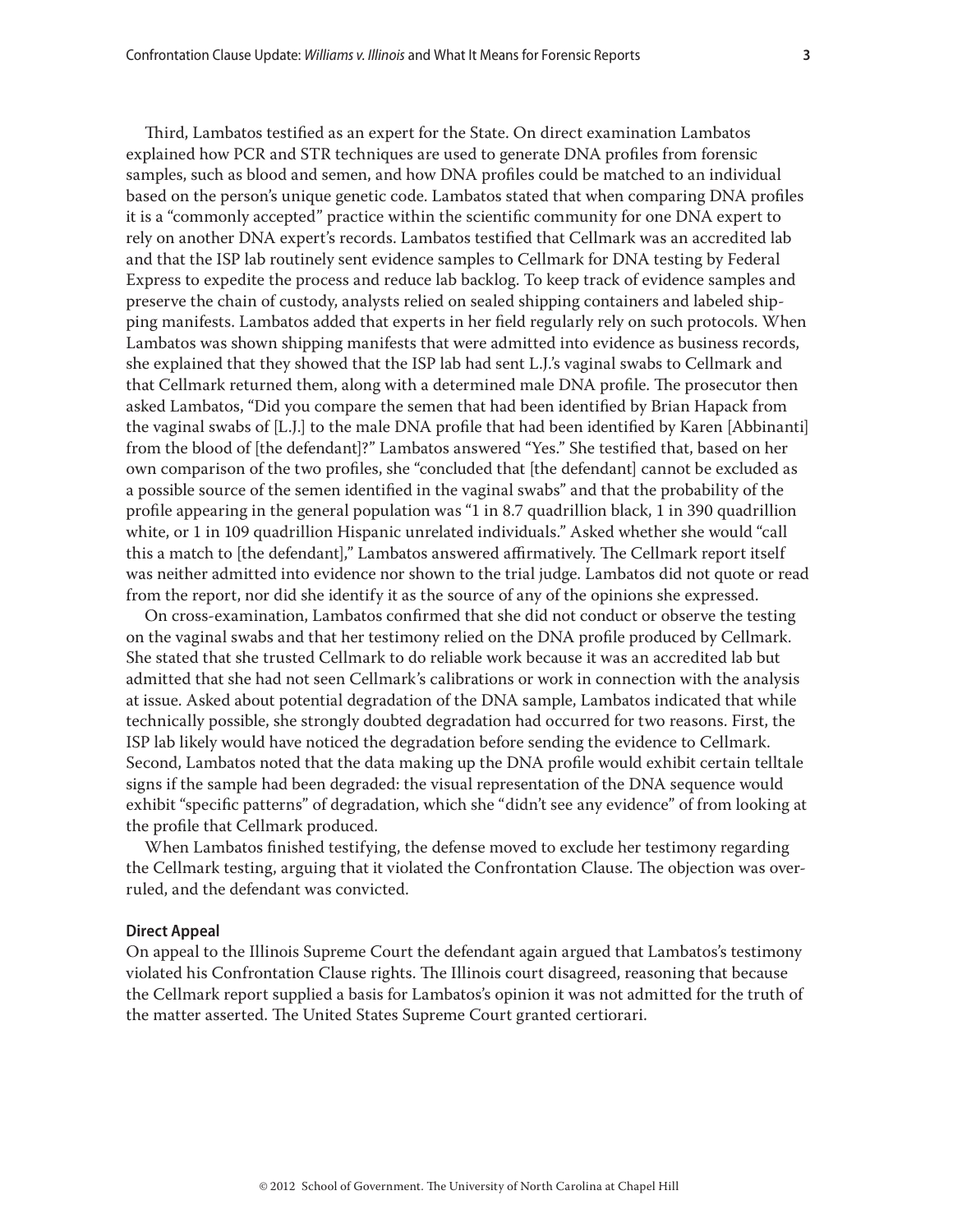# **The U.S. Supreme Court's Decision in** *Williams*

The United States Supreme Court affirmed the judgment below. Justice Alito wrote the plurality opinion, which was joined by Chief Justice Roberts and Justices Kennedy and Breyer. The plurality determined that no Confrontation Clause violation occurred for two reasons. First, the Cellmark report fell outside of the scope of the Confrontation Clause because it was not used for the truth of the matter asserted. Second, no Confrontation Clause violation occurred because the report was non-testimonial. Justice Thomas concurred in judgment only. He agreed that the report was non-testimonial, though he reached this conclusion through different reasoning. Thomas disagreed with the plurality's conclusion that the report was not used for the truth for the matter asserted. Justices Kagan, Scalia, Ginsburg, and Sotomayor dissented. The sections below explore the opinions in more detail.

#### **The Plurality**

The plurality first determined that the Cellmark report fell outside of the scope of the Confrontation Clause because it was not used for the truth of the matter asserted. The plurality noted that for more than two hundred years evidence law has allowed testimony like that at issue in the case before it:

Under settled evidence law, an expert may express an opinion that is based on facts that the expert assumes, but does not know, to be true. It is then up to the party who calls the expert to introduce other evidence establishing the facts assumed by the expert. While it was once the practice for an expert who based an opinion on assumed facts to testify in the form of an answer to a hypothetical question, modern practice does not demand this formality and, in appropriate cases, permits an expert to explain the facts on which his or her opinion is based without testifying to the truth of those facts. That is precisely what occurred in this case, and we should not lightly swee[p] away an accepted rule governing the admission of scientific evidence.<sup>8</sup>

Concluding that this type of expert testimony does not violate the Confrontation Clause, the plurality explained that the clause "has no application to out-of-court statements that are not offered to prove the truth of the matter asserted." <sup>9</sup>

The plurality distinguished the Court's prior decisions in *Bullcoming* and *Melendez-Diaz*, characterizing them as involving forensic reports that were introduced for the truth of the matter asserted: in *Bullcoming*, that the defendant's blood alcohol level exceeded the legal limit; in *Melendez-Diaz*, that the substance in question was cocaine.<sup>10</sup> Here, however, the plurality explained, "An expert witness referred to the report not to prove the truth of the matter asserted in the report, *i.e.*, that the report contained an accurate profile of the perpetrator's DNA, but only to establish that the report contained a DNA profile that matched the DNA profile deduced from petitioner's blood."<sup>11</sup>

As a second independent basis for its decision, the plurality concluded that even if the report had been used for the truth of the matter asserted, no Confrontation Clause violation occurred

<sup>8.</sup> *Williams*, 567 U.S. \_\_\_, 132 S. Ct. 610, slip op at 2–3 (citation and quotation omitted).

<sup>9.</sup> *Id.* at 3.

<sup>10.</sup> *Id.* at 25.

<sup>11.</sup> *Id.* at 26.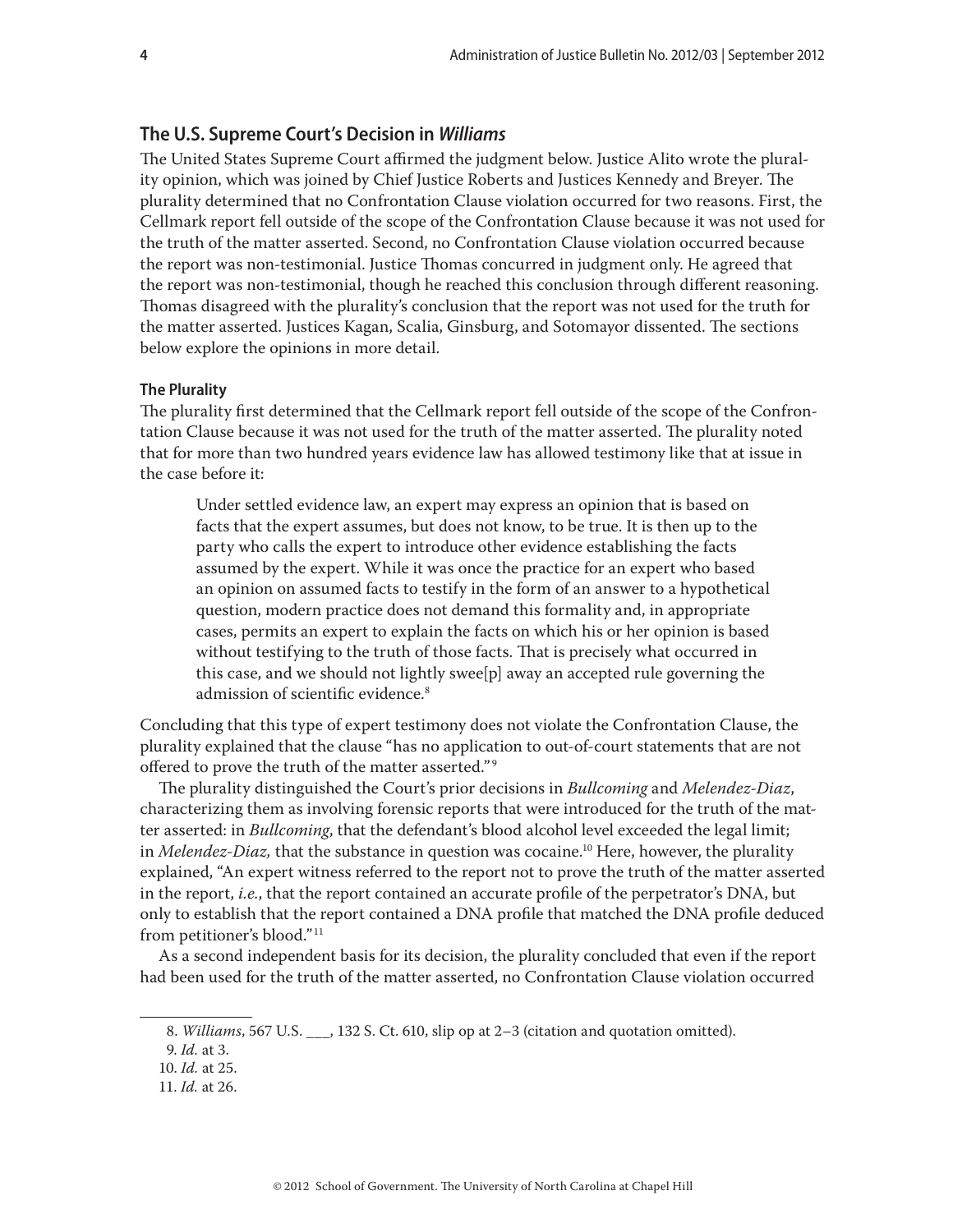because the report was non-testimonial. The plurality determined that the Confrontation Clause was aimed at addressing two abuses: (1) out-of-court statements that have a primary purpose of accusing a targeted individual of criminal conduct and (2) formalized statements, such as affidavits and confessions.12 The plurality noted that in *Melendez-Diaz* and *Bullcoming* the forensic reports at issue violated the Confrontation Clause on both grounds: they were affidavits made for the purpose of proving the guilt of an arrested defendant and were done when no emergency was ongoing.<sup>13</sup> It found the Cellmark report distinguishable on both points. The plurality reasoned that the Cellmark report was produced before a suspect was identified, was not sought to obtain evidence against the defendant (who was not even under suspicion at the time) but rather to catch a rapist who was on the loose, and was not inherently inculpatory.<sup>14</sup> The plurality explained:

[T]he primary purpose of the Cellmark report . . . was not to accuse [the defendant] or to create evidence for use at trial. When the ISP lab sent the sample to Cellmark, its primary purpose was to catch a dangerous rapist who was still at large, not to obtain evidence for use against [the defendant], who was neither in custody nor under suspicion at that time. Similarly, no one at Cellmark could have possibly known that the profile that it produced would turn out to inculpate [the defendant]—or for that matter, anyone else whose DNA profile was in a law enforcement database. Under these circumstances, there was no "prospect of fabrication" and no incentive to produce anything other than a scientifically sound and reliable profile.<sup>15</sup>

The plurality continued, noting that DNA profiles have the ability to incriminate and exonerate and that the analysts preparing them "generally have no way of knowing whether it will turn out to be incriminating or exonerating—or both."<sup>16</sup> The plurality went on to note that "the knowledge that defects in a DNA profile may often be detected from the profile itself provides a further safeguard."<sup>17</sup> The plurality noted that Lambatos testified that she would have been able to determine whether the Cellmark sample had been degraded. Moreover, it concluded, there was no real chance that sample contamination, switching, mislabeling, or fraud could have occurred in the Cellmark analysis. The plurality explained:

At the time of the testing, [the defendant] had not yet been identified as a suspect, and there is no suggestion that anyone at Cellmark had a sample of his DNA to swap in by malice or mistake. And given the complexity of the DNA molecule, it is inconceivable that shoddy work could somehow produce a DNA profile that just so happened to have the precise genetic makeup of [the defendant], who just so happened to be picked out of a lineup by the victim. The prospect is beyond fanciful.<sup>18</sup>

- 14. Slip op. at 3.
- 15. *Id.* at 31.
- 16. *Id.* at 32.
- 17. *Id.*
- 18. *Id.* at 32–33.

<sup>12.</sup> *Id.* at 29.

<sup>13.</sup> *Id.* at 30–31.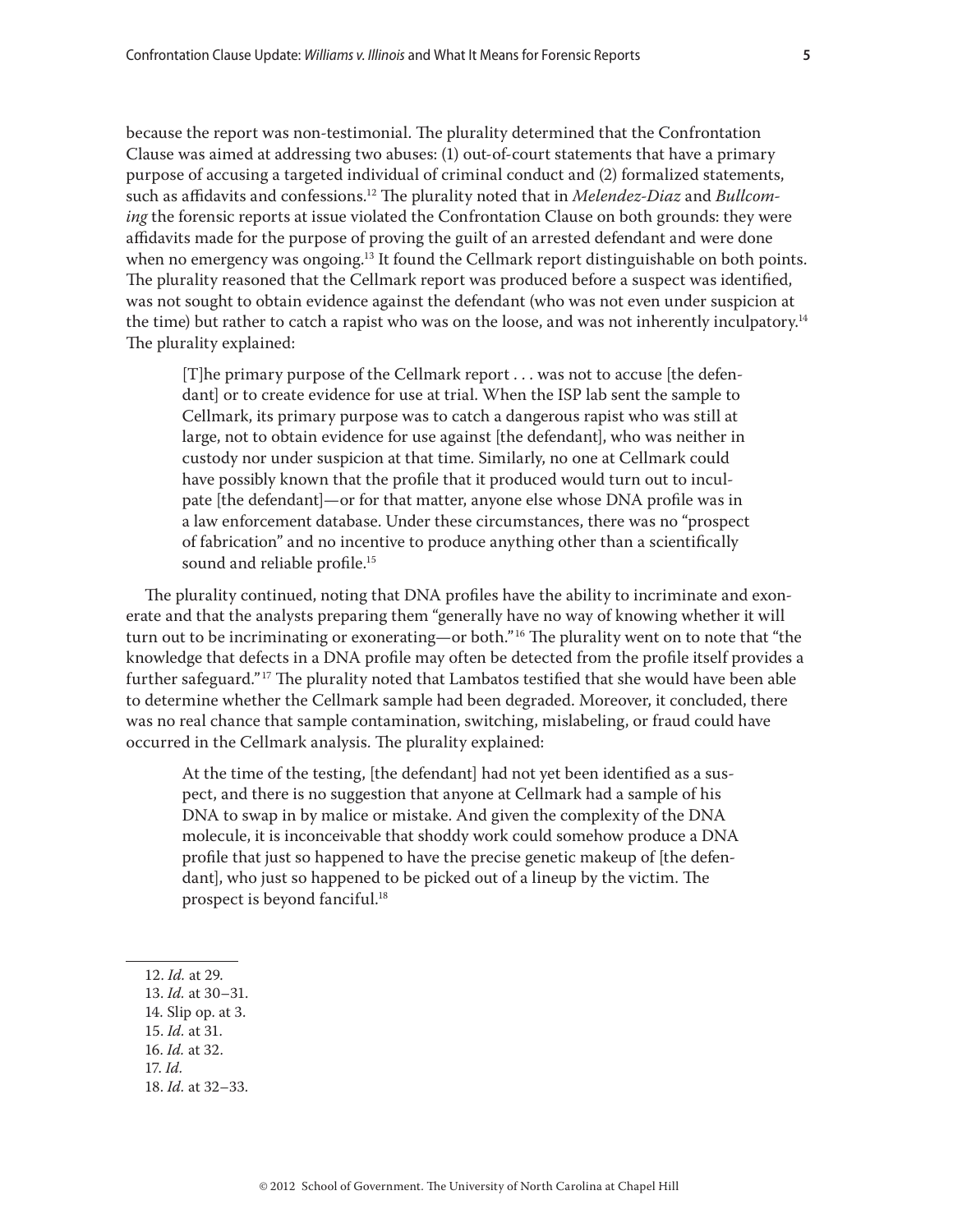Finally, the plurality noted that if these types of reports could not be admitted without calling the analysts who prepared them, economic pressures would force prosecutors to build their cases on less reliable forms of evidence, such as eyewitness testimony.19

#### **Thomas's Concurrence**

Justice Thomas concurred in the judgment only. He disagreed with that portion of the plurality opinion concluding that the report was not used for the truth for the matter asserted, stating, "There is no meaningful distinction between disclosing an out-of-court statement so that a factfinder may evaluate the expert's opinion and disclosing that statement for its truth."<sup>20</sup> However, Thomas agreed with the plurality that the report was non-testimonial, though he reached this conclusion through different reasoning. According to Thomas, the report was non-testimonial because it lacked the requisite "formality and solemnity." He noted:

Nowhere does the report attest that its statements accurately reflect the DNA testing processes used or the results obtained. The report is signed by two "reviewers," but they neither purport to have performed the DNA testing nor certify the accuracy of those who did. And, although the report was produced at the request of law enforcement, it was not the product of any sort of formalized dialogue resembling custodial interrogation.<sup>21</sup>

Thomas distinguished *Melendez-Diaz*, noting that the report there was sworn before a notary by the preparing analyst.22 As to the report in *Bullcoming*, he noted that though it was unsworn, it included a "Certificate of Analysis" signed by the analyst who performed the testing.<sup>23</sup> By contrast, he noted, the Cellmark report "certifies nothing."<sup>24</sup> He continued: "That distinction is constitutionally significant because the scope of the confrontation right is properly limited to extrajudicial statements similar in solemnity to the Marian examination practices that the Confrontation Clause was designed to prevent." 25 Finally, lest a clever declarant think that he or she can evade the Constitution under Thomas's theory by making his or her report less formal, Thomas precluded that option, stating that "informal statements" are also testimonial when made to "evade the formalized process" previously used to generate them.<sup>26</sup> No other Justice adopted Thomas's test for testimonial evidence.

#### **Breyer's Concurrence**

Justice Breyer joined the plurality opinion but wrote a separate concurring opinion, arguing for additional briefing and reargument on grounds that neither the plurality nor the dissent adequately addresses how the Confrontation Clause applies to forensic reports. He explained:

This case raises a question that I believe neither the plurality nor the dissent answers adequately: How does the Confrontation Clause apply to the panoply

- 22. *Id.*
- 23. *Id.*
- 24. *Id.* at 10.

26. *Id.* at 9 n.5.

<sup>19.</sup> *Id.* at 4.

<sup>20.</sup> Slip op., Thomas, J., concurring at 3.

<sup>21.</sup> *Id.* at 9 (citations omitted).

<sup>25.</sup> Slip op., Thomas, J., concurring at 10.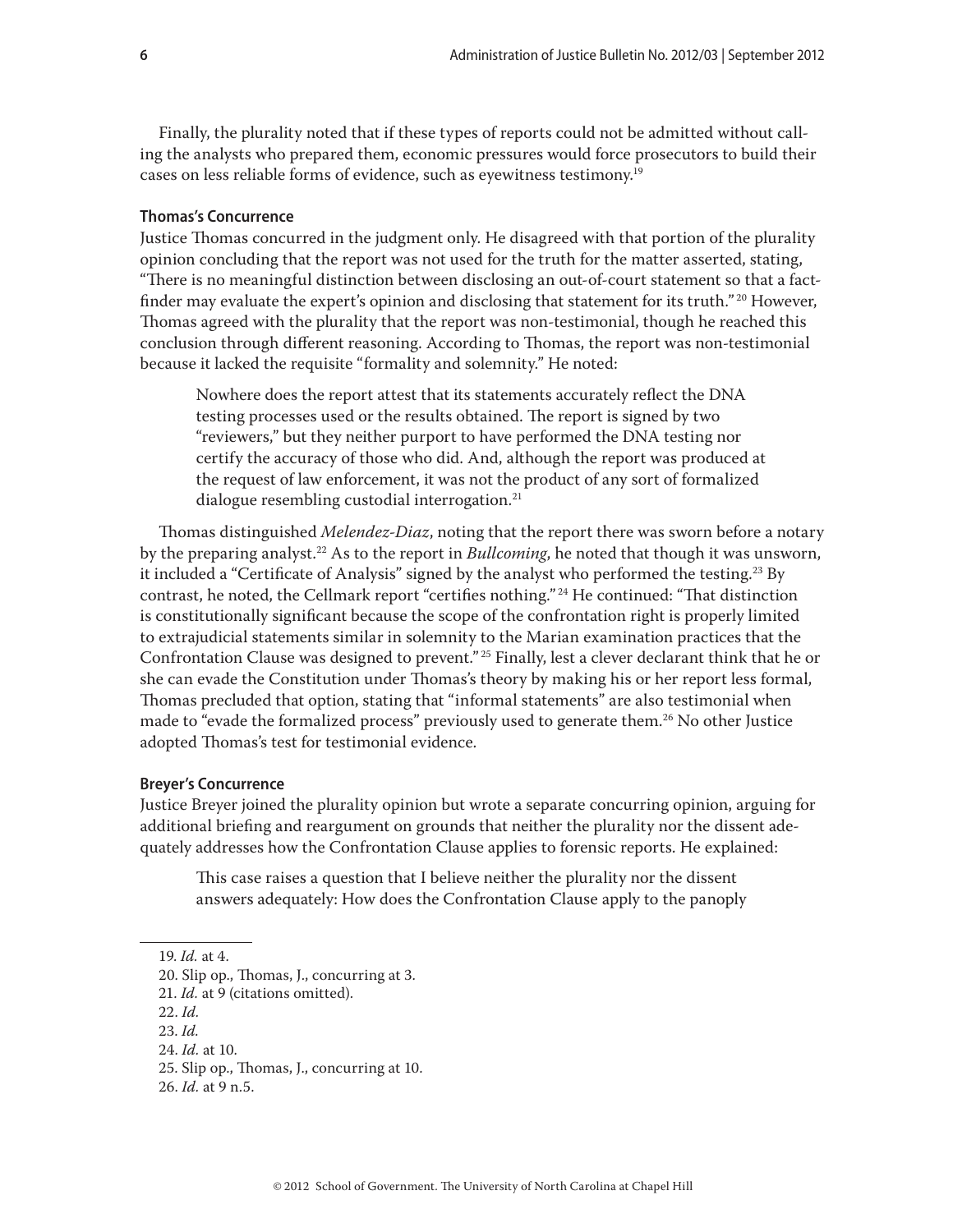of crime laboratory reports and underlying technical statements written by (or otherwise made by) laboratory technicians? In this context, what, if any, are the outer limits of the "testimonial statements" rule set forth in *Crawford v. Washington*, 541 U.S. 36 (2004)?<sup>27</sup>

Allowing that the plurality's rule was "artificial," Breyer determined that the dissent did not offer a viable alternative.<sup>28</sup> He noted that if the traditional "basis of opinion" rule were abandoned, "there would seem often to be no logical stopping place between requiring the prosecution to call as a witness one of the laboratory experts who worked on the matter and requiring the prosecution to call *all* of the laboratory experts who did so." 29 He noted that laboratory experts regularly rely on technical statements and other experts' results to form their own opinions and that, in reality, "the introduction of a laboratory report involves layer upon layer of technical statements (express or implied) made by one expert and relied upon by another." <sup>30</sup> In an appendix, Breyer laid out typical lab procedures, suggesting that anywhere from six to twelve or more technicians might be involved in a single DNA report. Breyer found that neither the plurality nor the dissent adequately explained how *Crawford* applies to such forensic reports and the underlying technical statements made by laboratory technicians. He further noted the pressing nature of the question:

Answering . . . [this] question . . . , and doing so soon, is important. Trial judges in both federal and state courts apply and interpret hearsay rules as part of their daily trial work. The trial of criminal cases makes up a large portion of that work. And laboratory reports frequently constitute a portion of the evidence in ordinary criminal trials. Obviously, judges, prosecutors, and defense lawyers have to know, in as definitive a form as possible, what the Constitution requires so that they can try their cases accordingly.<sup>31</sup>

For these reasons, Breyer argued for additional briefing and reargument.

# **The Dissent**

Justice Kagan wrote the dissenting opinion and, as noted above, was joined by Justices Scalia, Ginsburg, and Sotomayor. The dissent found the case indistinguishable from *Bullcoming* and *Melendez-Diaz*. The specific aspect of Lambatos's testimony that troubled the dissent was the fact that Lambatos, not a Cellmark employee, informed the fact finder that the testing of L.J.'s vaginal swabs had produced a male DNA profile implicating the defendant.<sup>32</sup> Kagan explained:

Have we not already decided this case? Lambatos's testimony is functionally identical to the "surrogate testimony" that New Mexico proffered in *Bullcoming*, which did nothing to cure the problem identified in *Melendez-Diaz* (which, for its part, straightforwardly applied our decision in *Crawford*). Like the surrogate witness in *Bullcoming*, Lambatos could not convey what [the actual analyst]

28. *Id.* at 3.

29. *Id.*

30. *Id.* at 4.

<sup>27.</sup> Slip op., Breyer, J., concurring at 1.

<sup>31.</sup> *Id.* at 7.

<sup>32.</sup> Slip op., Kagan, J., dissenting at 7.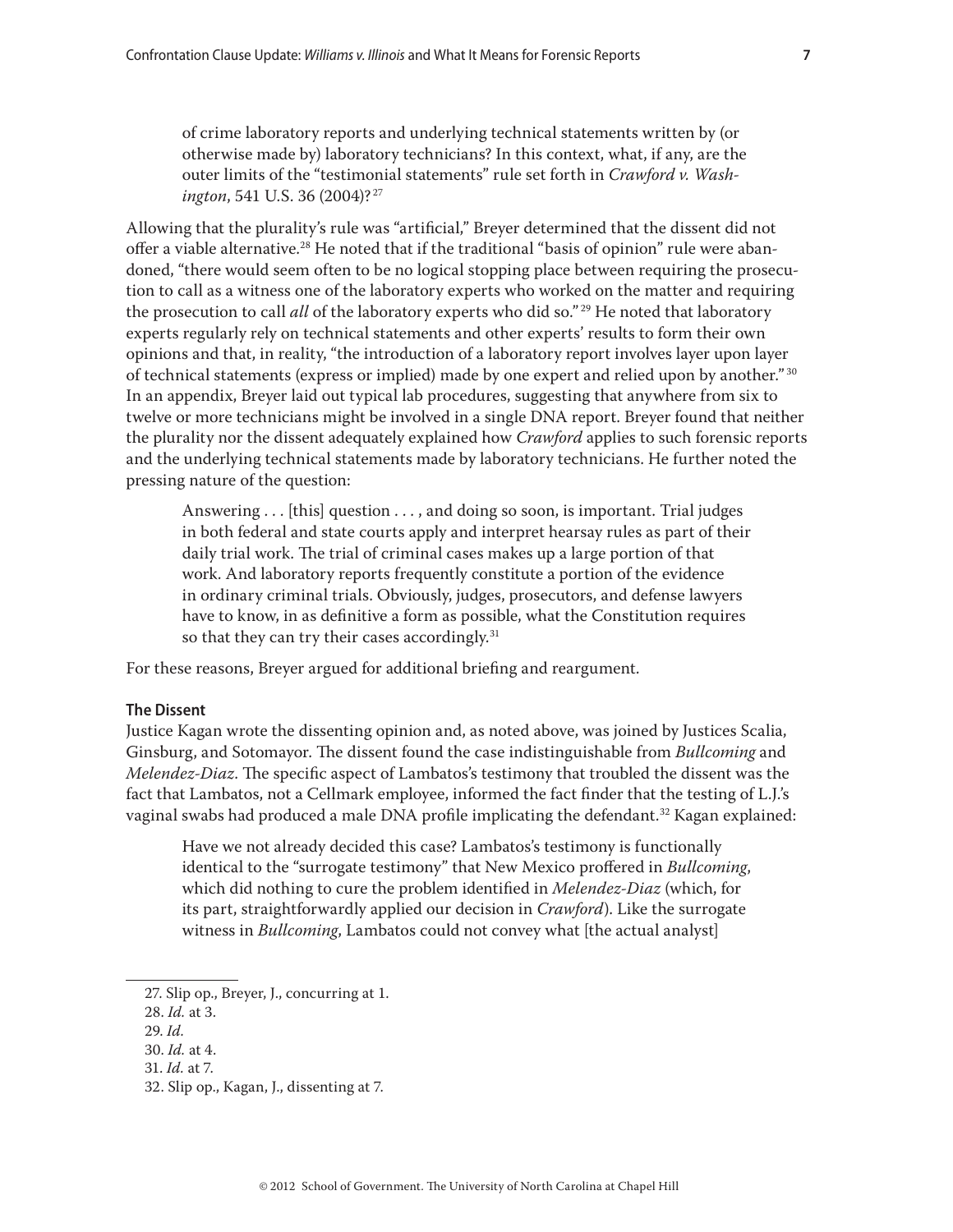knew or observed about the events . . . , *i.e.*, the particular test and testing process he employed. Nor could such surrogate testimony expose any lapses or lies on the testing analyst's part. Like the lawyers in *Melendez-Diaz* and *Bullcoming*, Williams's attorney could not ask questions about that analyst's proficiency, the care he took in performing his work, and his veracity. He could not probe whether the analyst had tested the wrong vial, inverted the labels on the samples, committed some more technical error, or simply made up the results. Indeed, Williams's lawyer was even more hamstrung than Bullcoming's. At least the surrogate witness in *Bullcoming* worked at the relevant laboratory and was familiar with its procedures. That is not true of Lambatos: She had no knowledge at all of Cellmark's operations. Indeed, for all the record discloses, she may never have set foot in Cellmark's laboratory.<sup>33</sup>

Kagan scoffed at the plurality's "not for the truth" rationale, reasoning that the use of the Cellmark report was "bound up with its truth."<sup>34</sup> In Kagan's view, Lambatos did not merely assume that the Cellmark DNA profile came from L.J.'s vaginal swabs but, rather, "affirmed, without qualification, that the Cellmark report showed 'a male DNA profile found in semen from the vaginal swabs of [L.J.]."<sup>35</sup> Significantly, Kagan continued:

Had she done otherwise, this case would be different. There was nothing wrong with Lambatos's testifying that two DNA profiles—the one shown in the Cellmark report and the one derived from Williams's blood—matched each other; that was a straightforward application of Lambatos's expertise. Similarly, Lambatos could have added that *if* the Cellmark report resulted from scientifically sound testing of L.J.'s vaginal swab, *then* it would link Williams to the assault. What Lambatos could not do was what she did: indicate that the Cellmark report *was* produced in this way by saying that L.J.'s vaginal swab contained DNA matching Williams's. By testifying in that manner, Lambatos became just like the surrogate witness in *Bullcoming*—a person knowing nothing about "the particular test and testing process," but vouching for them regardless. We have held that the Confrontation Clause requires something more.<sup>36</sup>

As to the plurality's rationale that the report was non-testimonial because it was not prepared for the primary purpose of accusing a targeted individual, Kagan derided, "Where that test comes from is anyone's guess." 37 Kagan also rejected the plurality's suggestion that the report was prepared to respond to an ongoing emergency and that it was inherently reliable. Finally, Kagan rejected Thomas's proposed approach.

<sup>33.</sup> *Id.* at 7–8 (citations and quotations omitted).

<sup>34.</sup> *Id.* at 12.

<sup>35.</sup> *Id.*

<sup>36.</sup> *Id.* at 12–13 (footnote and citation omitted).

<sup>37.</sup> *Id.* at 18.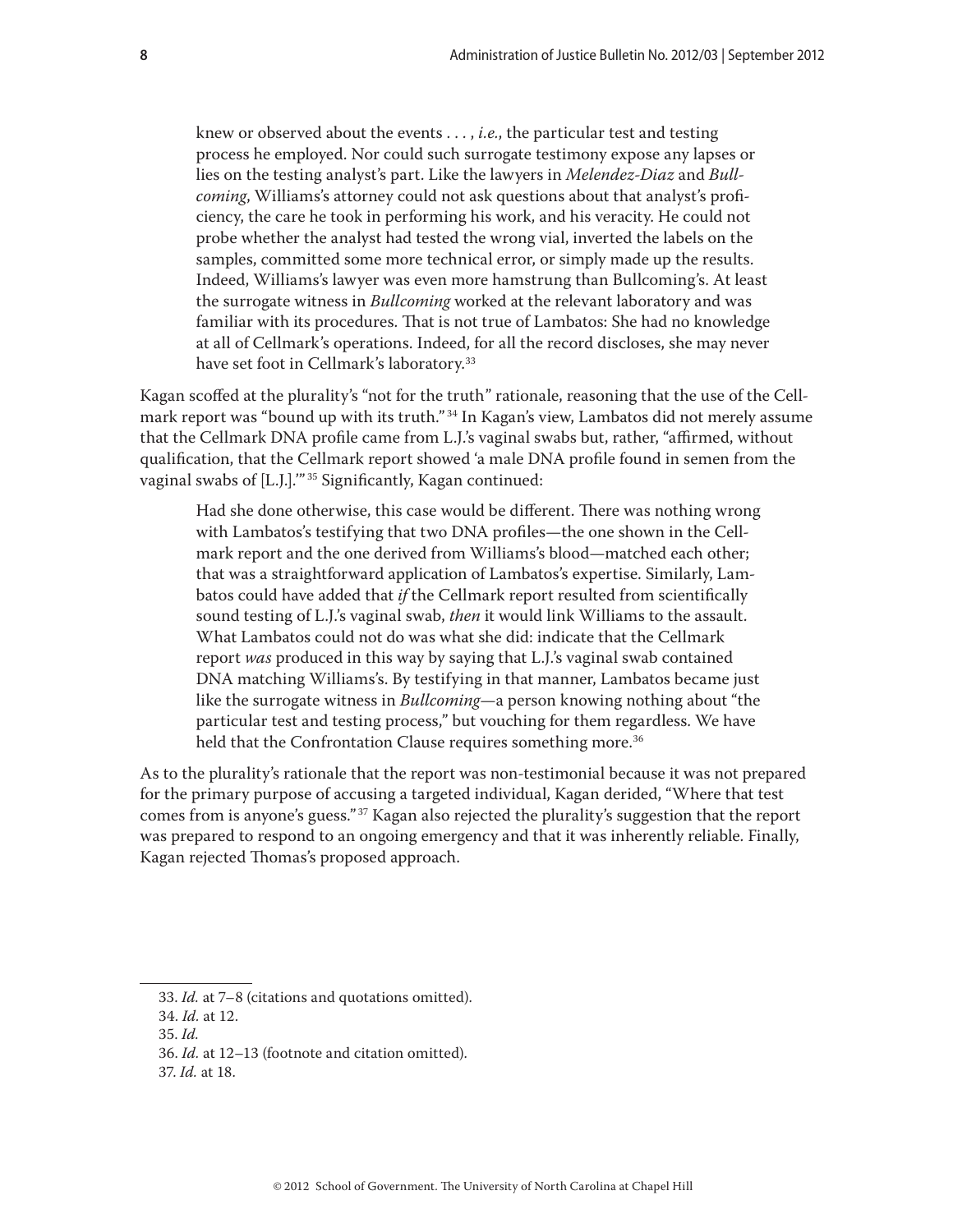# *Williams***'s Implications for North Carolina Criminal Cases**

# **What's the Law?**

As indicated above, *Williams* was a plurality opinion with Thomas concurring in judgment only. In this scenario, the narrowest rationale supporting the holding of the case prevails.<sup>38</sup> Considering *Williams*, however, it is not clear which rationale supporting the holding is the narrowest. Recall that the four-Justice plurality found that no confrontation violation occurred for two reasons: that the report was not used for the truth of the matter asserted and that it was nontestimonial. Assuming that the "not for the truth" rationale could even qualify as the narrowest ground supporting the holding given that it was expressly rejected by Thomas, it is broader than the non-testimonial approach. The "not for the truth" rationale would allow in all forensic reports used as the basis of a testifying expert's opinion. The non-testimonial approach would allow in only those reports that qualify as non-testimonial. Recall, also, that the plurality and Thomas did not agree as to why the Cellmark report was non-testimonial. The plurality concluded that the report was non-testimonial because it was not accusatory, was produced when the perpetrator was at large and before the defendant was under suspicion, and was not inherently incriminatory. Thomas, on the other hand, concluded that the report was non-testimonial because it lacked sufficient formality and solemnity. Although these rationales overlapped in this particular case, it is not clear that one is broader than the other. Thus, *Williams* might present a situation where rather than having broader and narrower opinions, the opinions are just different. If that is the case, the decision will not stand for a lot more than as the resolution of this particular dispute and possibly others involving very similar facts. Specifically, that no Confrontation Clause violation occurs when (1) a testifying expert states that she found a match between two DNA profiles and that one of the profiles was produced from certain evidence, (2) the testifying expert was not involved in producing the profile, (3) the profile was produced before the defendant was identified as a suspect, and (4) the analyst who did the testing did not have a matching profile for comparison. Amplifying the uncertainty of the case's impact is the obvious philosophical schism at the high Court regarding the parameters of the new *Crawford* rule. With *Williams*, the four dissenters in *Melendez-Diaz* and *Bullcoming* are now in the plurality, able to capture Thomas's fifth vote as to the holding but without support to overrule or clearly limit those decisions. With no reason to suspect that this conflict will be soon resolved, more uncertainty is the only certainty.

# **What about Existing N.C. Appellate Cases?**

In North Carolina, a host of post-*Crawford* appellate cases hold that no confrontation violation occurs when a substitute analyst relies on forensic reports done by non-testifying analysts.39 These cases rely on the rationale that the reports were not admitted for their truth but, rather, as the basis of the testifying expert's opinion. This rationale, however, was rejected by five members of the Court in *Williams*, and thus these cases, while not technically overruled, stand on very shaky ground. That does not mean that the cases will necessarily come out differently—after

<sup>38.</sup> Marks v. United States, 430 U.S. 188, 193 (1977) (when no single rationale supporting the result gets five votes, "the holding of the Court may be viewed as that position taken by those Members who concurred in the judgments on the narrowest grounds" (quotation omitted)).

<sup>39.</sup> Smith, *Understanding the New Confrontation Clause Analysis*, *supra* note 3, at 18 & n.89 (discussing these cases).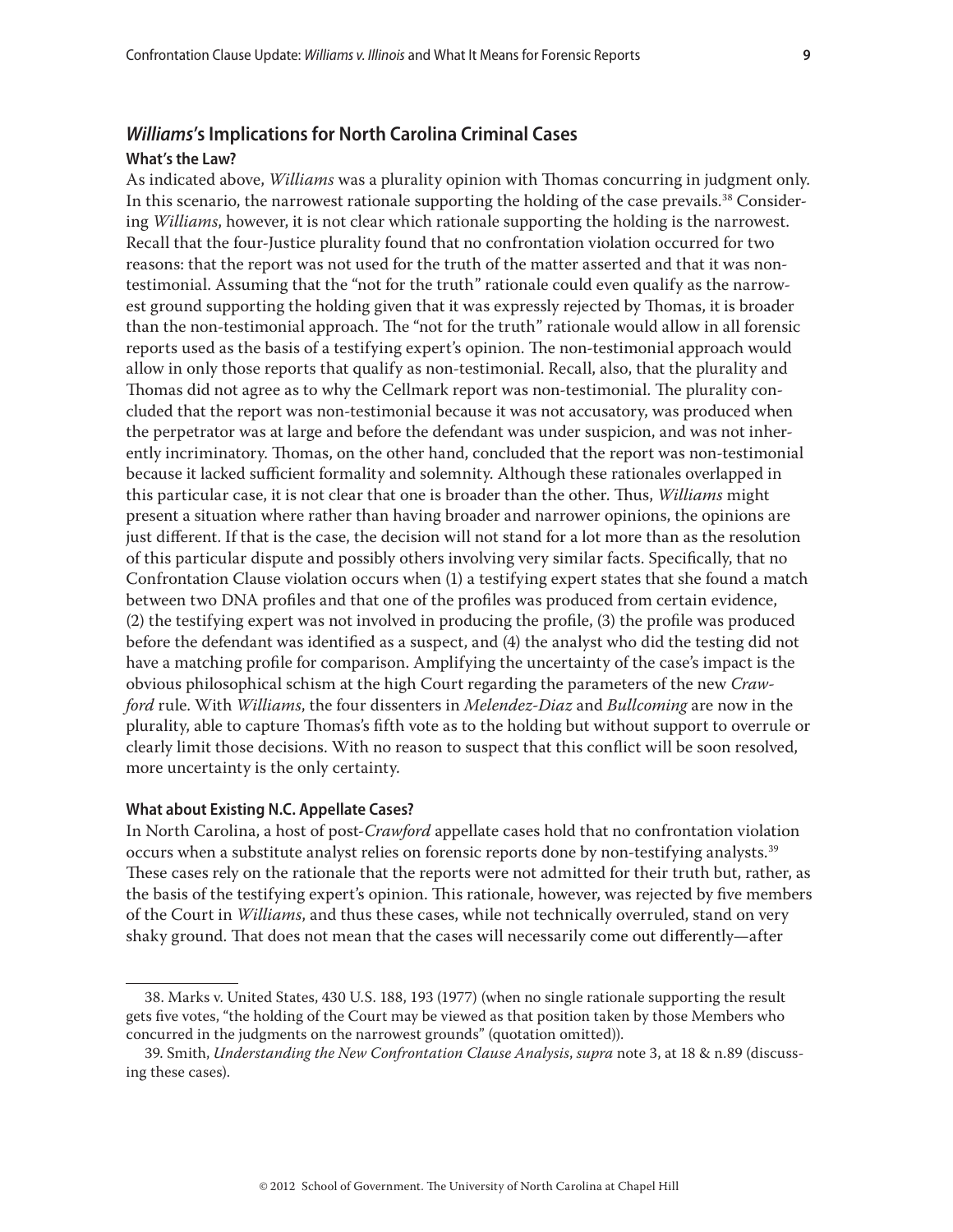all, *Williams* involved this exact type of testimony and no confrontation violation was found. The point is that the rationale of the existing North Carolina cases is likely to be held invalid. It would thus be a strategic blunder for the State to rely on this ground for admissibility and for the defense to fail to contest reliance on this authority.

#### **Does the Fact that** *Williams* **Was a Bench Trial Matter?**

In the context of discussing the "not for the truth" rationale—a rationale that did not find support from five Justices—the *Williams* plurality emphasized the ability of the trial judge as fact finder to parse out which portions of Lambatos's testimony were offered for the truth versus as a basis of her opinion. However, the plurality went on to clarify: "We do not suggest that the Confrontation Clause applies differently depending on the identity of the factfinder."40 Thus, the fact that *Williams* was a bench trial would seem to have no significance in the confrontation analysis.

# **Are N.C.'s Notice and Demand Statutes Affected by** *Williams***?**

No. Under those statutes, the State can procure a waiver of the defendant's confrontation rights by properly serving the defendant with notice of its intent to introduce into evidence a forensic report without the presence of the preparer. If the defendant fails to object within a specified period of time, the defendant is deemed to have waived his or her confrontation rights. However, if the defendant lodges a timely objection, no waiver occurs. No such statute was at issue in *Williams*, and none of the opinions mentioned them. *Williams* thus has no impact of the validity of these statutes.<sup>41</sup>

# **Does** *Williams* **Affect** *Melendez-Diaz* **and** *Bullcoming***?**

No clear reasoning emerged from *Williams*, and it is not certain what if any precedential value the case will have. *Melendez-Diaz* and *Bullcoming* are still valid, but *Williams* seems to have limited them in some way. As Justice Kagan put it in her dissent, *Melendez-Diaz* and *Bullcoming* "apparently no longer mean all that they say. Yet no one can tell in what way or to what extent they are altered because no proposed limitation commands the support of a majority.<sup>"42</sup> At a minimum, *Williams* seems to have carved out an exception to those cases that would apply to situations that track *Williams*'s particular fact pattern: while testifying that she found a match between two DNA profiles, an expert states that one of the profiles was produced from certain evidence; the testifying expert was not involved in producing that profile; it was produced before the defendant was identified as a suspect, and the analyst who did the testing did not have a matching profile for comparison.

# **What Does** *Williams* **Mean for "Multi-Analyst" Cases?**

*Williams* was a multi-analyst case in which no less than four analysts were involved in the testing (the Cellmark analyst, Hapack, Abbinanti, and Lambatos). Thomas's opinion suggests that in fact two Cellmark analysts were involved.<sup>43</sup> In his concurring opinion, Justice Breyer posits that

<sup>40.</sup> Slip op. at 19 n.4.

<sup>41.</sup> For more information about North Carolina's notice and demand statutes, see Smith, *Understanding the New Confrontation Analysis, supra* note 3, at pp. 21–26.

<sup>42.</sup> Slip op., Kagan, J., dissenting at 25.

<sup>43.</sup> Slip op., Thomas, J., concurring at 9 (noting that the report was signed by two "reviewers").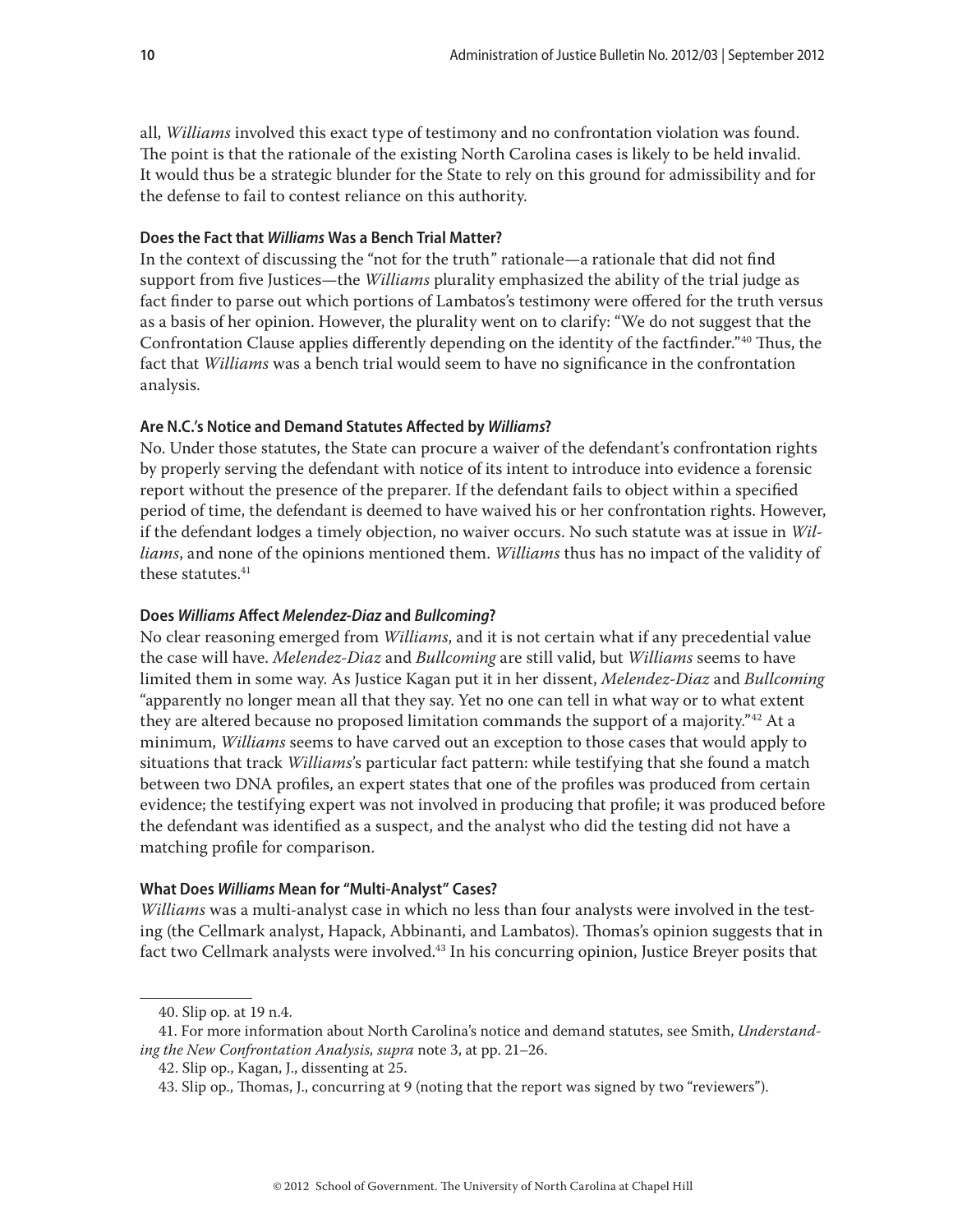in the typical case involving DNA analysis as many as twelve analysts may be involved.<sup>44</sup> Given the fractured nature of the case and its questionable value as precedent, how should multianalyst cases be litigated? This section explores the possibilities.

#### *The Gold Standard: The Prosecution Calls All of the Analysts*

In *Williams*, one analyst (Hapack) determined that the swabs contained semen. A second analyst (a Cellmark employee) produced a DNA profile from the semen. A third analyst (Abbinanti) produced a DNA profile from the defendant's blood sample. And a fourth analyst (Lambatos) compared the two profiles. The confrontation issue arose in *Williams* because although the prosecution called analysts one, three, and four, it did not call analyst two. Had analyst two been called, a confrontation issue would not have arisen. Thus, the gold standard for the State in a multi-analyst case is to call as witnesses all of the analysts involved in the testing.

#### *For Risk Takers: Rely on* **Williams**

In *Williams*, the State did not follow the gold standard approach and the conviction was upheld. Given the fractured nature of the decision and its questionable value as precedent, a risk-averse prosecutor will not be willing to rely on *Williams* in an important case. But even if the prosecutor is a risk taker, it is not clear how many analysts the prosecution can do without.45 In *Williams*, only one analyst was missing. It is not clear that *Williams* would have come out the same way if, for example, Lambatos had been the only analyst to testify.

#### *When One of the Analysts Is Unavailable*

Situations will arise in which it will not be possible for the prosecutor to call all of the analysts, even if he or she wants to do so. This could occur, for example, if one of the original analysts is deceased or serving National Guard duty abroad. In such a situation, the prosecution has a few possible alternatives. A discussion of each follows.

**Retesting.** The best option for the State when an analyst is unavailable is to have the evidence retested and to call the analyst who does the retesting to testify at trial. If that option can be taken, there will be no conflict with the Confrontation Clause.

**Substitute Analysts.** In situations where the relevant lab lacks capacity to retest or the evidence has been consumed or degraded such that retesting is not possible, the prosecution has little choice other than to call a substitute analyst. As has been noted, because of the fractured nature of the opinion and its questionable value as precedent, *Williams* did not advance our understanding of the permissible scope of substitute analyst testimony. As also noted, some risktaking prosecutors may choose to present their case, as was done in *Williams*, and hope for the best. A modification to that approach, however, is worth examining.

The dissent objected to that portion of Lambatos's testimony affirmatively stating that Cellmark generated the DNA profile from the semen on L.J.'s swab. But even the dissenters would have approved of Lambatos's testimony if she had merely opined that the DNA profile produced by Cellmark matched that produced by the ISP lab but had not commented on the source of the

<sup>44.</sup> Slip op., Breyer, J., concurring at 5 & App. A.

<sup>45.</sup> Slip op., Breyer, J., concurring at 4 (writing separately to emphasize that neither the plurality opinion nor Thomas's concurring opinion gives adequate guidance on how to deal with multi-analyst cases); slip op., Kagan, J., dissenting at 18 n.4 (noting that none of the Court's cases addresses the issue of how many analysts must be called to testify regarding a particular report).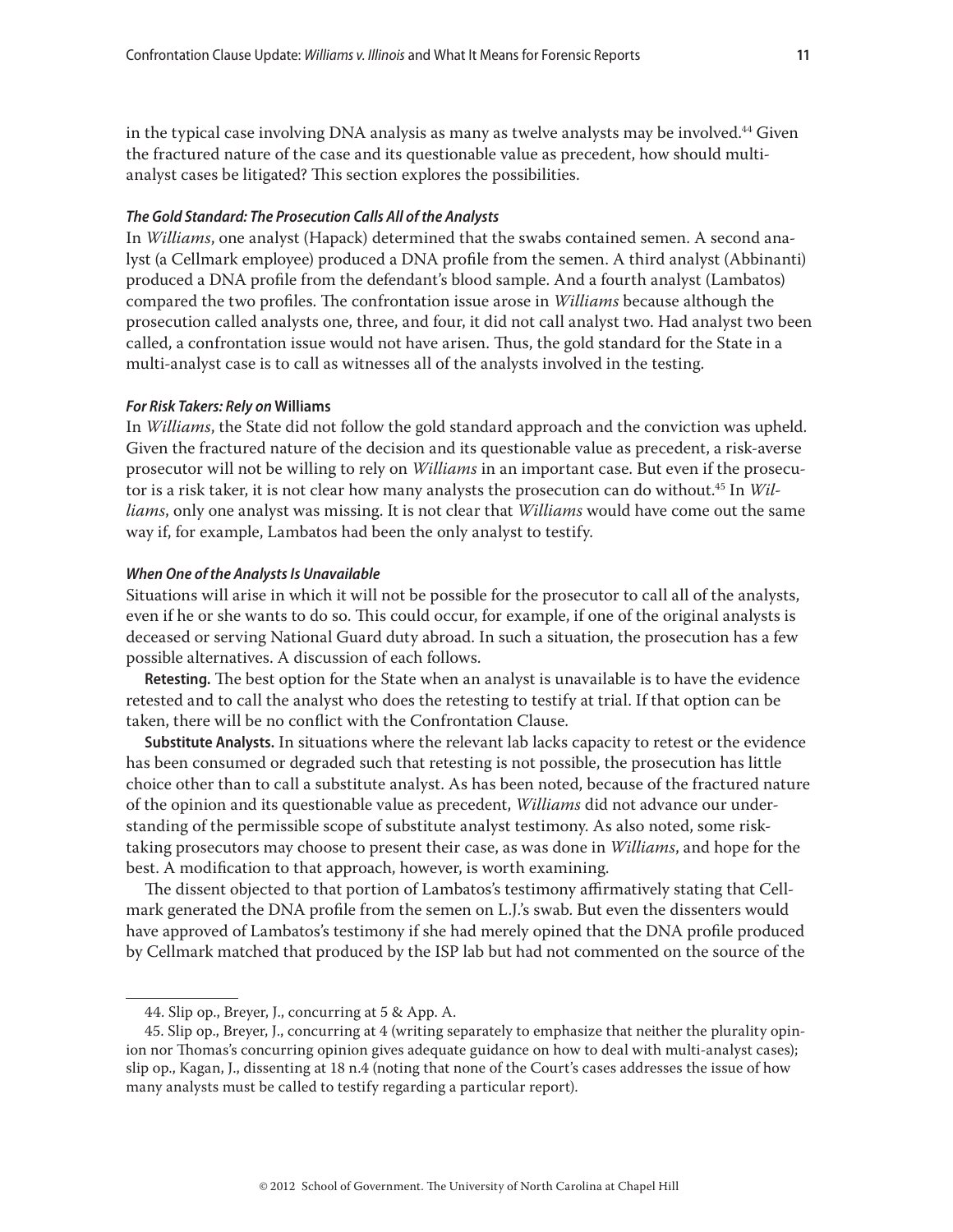DNA (from L.J.'s vaginal swabs). Thus, a majority of the Court would appear to approve of the following testimony:

- Q: Did you develop a match between the DNA profile provided by the Cellmark analyst and DNA profile provided by Ms. Abbinanti?
- A: Yes, I did.46

Furthermore, Kagan stated that "Lambatos could have added that *if* the Cellmark report resulted from scientifically sound testing of L.J.'s vaginal swab, *then* it would link Williams to the assault."<sup>47</sup> This could be read as suggesting that careful direct-examination may render the testimony consistent with the Confrontation Clause. But such a statement should be qualified in the strongest possible way: it is not the holding of the case; it is a proposition gleaned from a fractured, confusing decision of questionable precedential value.

Even if this testimony is admissible, there remains the issue of authentication, which is necessary to establish its relevance.<sup>48</sup> Absent the missing analyst, the prosecution could possibly authenticate the DNA profile through careful chain of custody evidence.<sup>49</sup> Chain of custody information, of course, is itself testimonial and therefore requires a live witness.<sup>50</sup>

Even if chain of custody is established, evidence Rule 403 might bar admissibility.<sup>51</sup> In addition, as a practical matter the defense may be able to severely undercut the value of the evidence through skillful cross-examination that undermines key assumptions supporting the expert's opinion (such as the provenance of the sample and the quality of the testing).

**Forgoing the Forensic Evidence.** The option of forgoing forensic evidence was foreshadowed in the opinions of the plurality and Justice Breyer.<sup>52</sup> Clearly there will be no Confrontation Clause issue if the State abandons the forensic evidence.

# **What Does** *Williams* **Mean for "Single-Analyst" Cases?**

Some forensic tests typically involve only one analyst.<sup>53</sup> The gold standard for these cases is the same as for multi-analyst cases: for the prosecution to call the original analyst. When that is not possible, retesting is the next best option, as it is for multi-analyst cases. Where the State does not wish to forgo using the evidence and neither calling the original analyst nor retesting is feasible, the question becomes: can a substitute analyst testify? Assuming that *Williams* ends up

<sup>46.</sup> Slip op. at 17–18; slip op., Kagan, J., dissenting at 12 ("There was nothing wrong with Lambatos's testifying that two DNA profiles—the one shown in the Cellmark report and the one derived from Williams's blood—matched each other.").

<sup>47.</sup> Slip op., Kagan, J., dissenting at 12.

<sup>48.</sup> Slip op. at 24 ("Of course, Lambatos' opinion would have lacked probative value if the prosecution had not introduced other evidence to establish the provenance of the [DNA] profiles . . . ").

<sup>49.</sup> In *Williams,* the plurality thought this occurred. Slip op. at 20 n.6 & 22–23 (noting that in *Williams* the foundational fact that one of the profiles came from the defendant and that the other came from the semen on the swabs was established by chain of custody information).

<sup>50.</sup> Smith, *Understanding the New Confrontation Analysis, supra* note 3 at 17.

<sup>51.</sup> *See*, *e.g*., State v. King, No. 385A11 (N.C. filed June 14, 2012) (trial court did not abuse its discretion by excluding the State's expert testimony regarding repressed memory under Rule 403).

<sup>52.</sup> Slip op. at 4; slip op., Breyer, J., concurring at 13.

<sup>53.</sup> Slip op. at 31 (noting that drug tests and tests to determine blood-alcohol level are generally performed by a single analyst).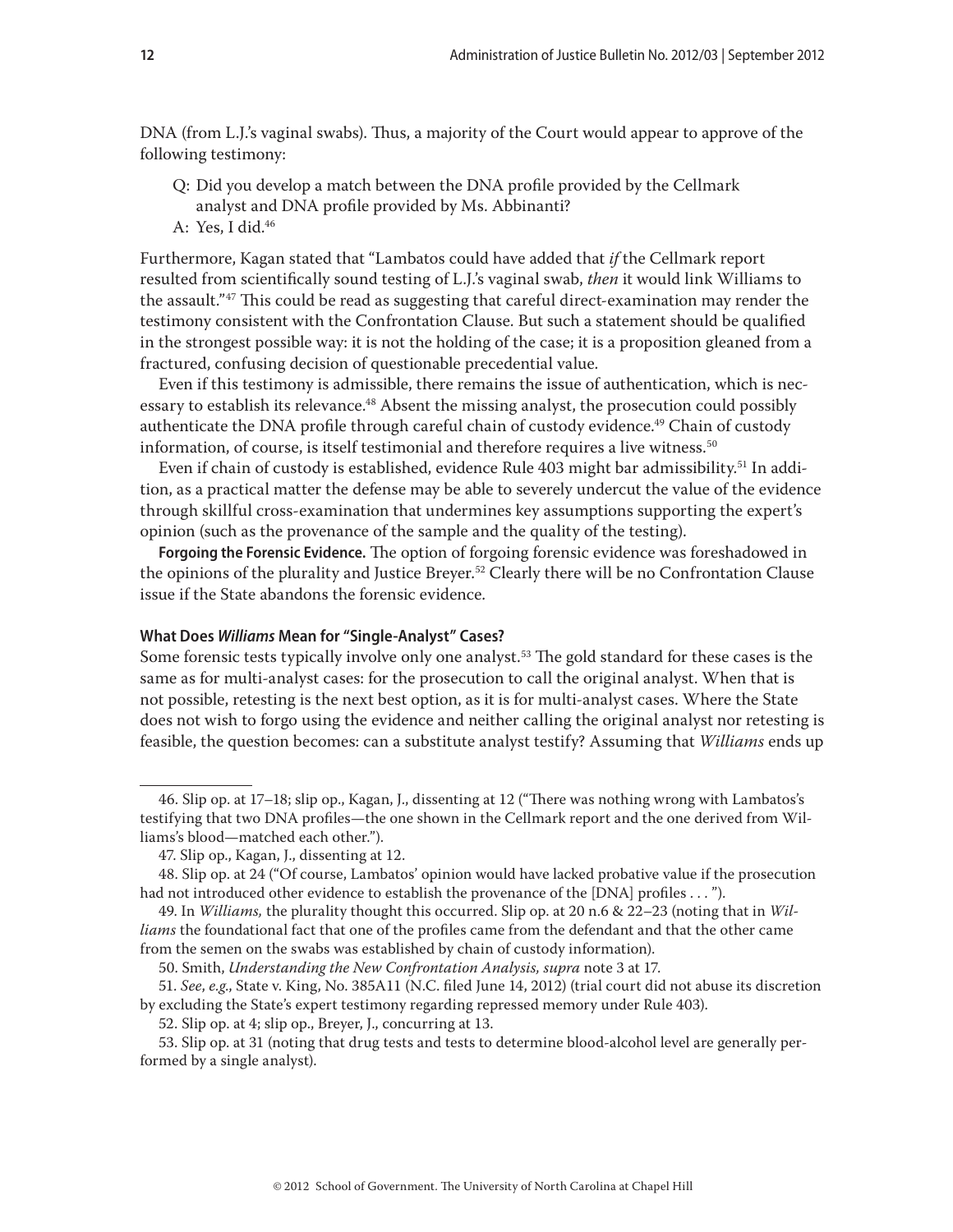having some small value in the multi-analyst case, its value is likely to be even more attenuated in the single-analyst scenario. *Williams* involved a scenario in which three of the four analysts involved actually testified at trial. If a single analyst is unavailable in a single-analyst case, procuring even one witness who was actually involved in the testing will be impossible, and thus this scenario is significantly different from that in *Williams*. Nevertheless, some may rely on the language noted above from Justice Kagan's dissent to suggest a possible path for admissibility: "Lambatos could have added that *if* the Cellmark report resulted from scientifically sound testing of L.J.'s vaginal swab, *then* it would link Williams to the assault." 54 Suppose, for example, that the original analyst in a drug case (Analyst A) is unavailable and the evidence was consumed in testing. Suppose further that the State offers an evidence custodian from the lab who establishes chain of custody of the tested sample and that this evidence is deemed sufficient to establish the provenance of the test results.<sup>55</sup> The judge then qualifies Analyst B as an expert substitute analyst. Analyst B works in the same lab that did the testing. Analyst B testifies that lab protocol requires that five specific tests must be done to determine whether a substance is cocaine. Analyst B then describes those tests and their implications. Analyst B then testifies:

A: If Analyst A in fact performed the tests as indicated, if they were performed according to lab protocol and in a scientifically sound manner, and if Analyst A properly recorded the results of the tests that were done, I would conclude, based on these results reported, that the substance was cocaine.

Because even the *Williams* dissenters would appear to approve of this testimony, the argument would seem to have legs. But the qualifier noted above as to the related argument in the multianalyst discussion applies here as well: this is not the holding of the case; it is a proposition gleaned from a fractured, confusing decision of limited procedural value. Of course, even if this testimony were permissible under the Confrontation Clause, the trial judge might exclude it under Rule 403.56 And even if it is not excluded under the evidence rules, the defense would have a field day on cross-examination, with questioning along these lines:

Q: Can you personally verify that the five required tests were done?

A: No.

Q: Can you personally verify that the tests were done according to lab protocol?

A: No.

Q: Can you personally verify that Analyst A properly recorded the tests?

A: No.

Thus, even if the testimony is permissible—and that is a big *if*—it is not clear that it would ultimately aid the prosecution.

<sup>54.</sup> Slip op., Kagan, J., dissenting at 12.

<sup>55.</sup> *See* slip op. at 20 n.6 & 22–23 (noting that in *Williams* the foundational fact that one of the profiles came from the defendant and that the other came from the semen on the swabs was established by chain of custody information).

<sup>56.</sup> *See*, *e.g.*, *King*, No. 385A11 (trial court did not abuse its discretion by excluding the State's expert testimony regarding repressed memory under Rule 403).